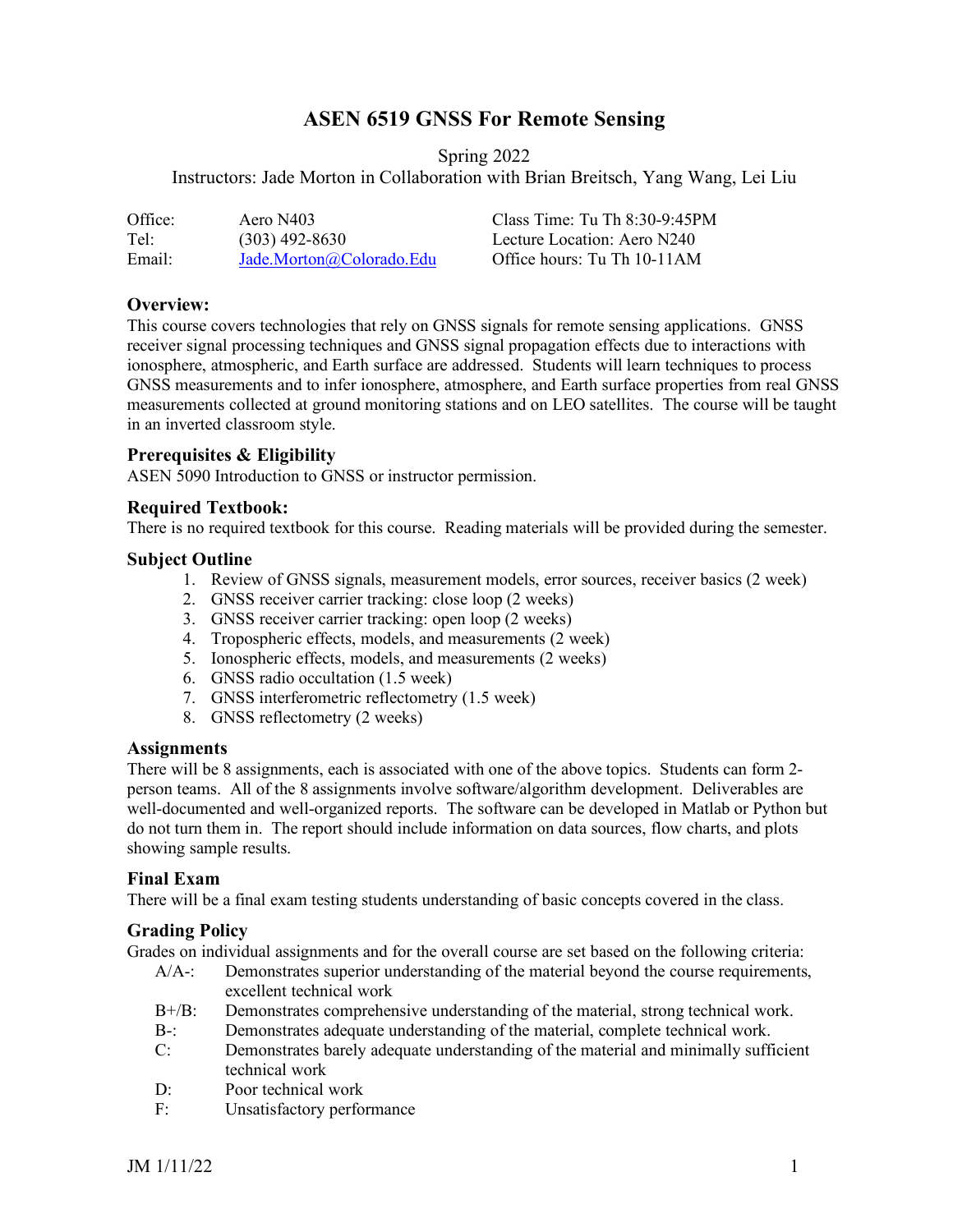|  |  | Grades are allocated as the following: |
|--|--|----------------------------------------|
|  |  |                                        |

| Assignments (10% for each assignment) | 80%  |
|---------------------------------------|------|
| Final exam                            | 20%  |
| Total                                 | 100% |

### **Classroom Behavior**

Both students and faculty are responsible for maintaining an appropriate learning environment in all instructional settings, whether in person, remote or online. Those who fail to adhere to such behavioral standards may be subject to discipline. Professional courtesy and sensitivity are especially important with respect to individuals and topics dealing with race, color, national origin, sex, pregnancy, age, disability, creed, religion, sexual orientation, gender identity, gender expression, veteran status, political affiliation or political philosophy. For more information, see the policies on classroom behavior and the Student Conduct & Conflict Resolution policies.

### **Requirements for COVID-19**

As a matter of public health and safety, all members of the CU Boulder community and all visitors to campus must follow university, department and building requirements and all public health orders in place to reduce the risk of spreading infectious disease. Students who fail to adhere to these requirements will be asked to leave class, and students who do not leave class when asked or who refuse to comply with these requirements will be referred to Student Conduct and Conflict Resolution. For more information, see the policy on classroom behavior and the Student Code of Conduct. If you require accommodation because a disability prevents you from fulfilling these safety measures, please follow the steps in the "Accommodation for Disabilities" statement on this syllabus.

CU Boulder currently requires masks in classrooms and laboratories regardless of vaccination status. This requirement is a precaution to supplement CU Boulder's COVID-19 vaccine requirement. Exemptions include individuals who cannot medically tolerate a face covering, as well as those who are hearing-impaired or otherwise disabled or who are communicating with someone who is hearingimpaired or otherwise disabled and where the ability to see the mouth is essential to communication. If you qualify for a mask-related accommodation, please follow the steps in the "Accommodation for Disabilities" statement on this syllabus. In addition, vaccinated instructional faculty who are engaged in an indoor instructional activity and are separated by at least 6 feet from the nearest person are exempt from wearing masks if they so choose.

If you feel ill and think you might have COVID-19, if you have tested positive for COVID-19, or if you are unvaccinated or partially vaccinated and have been in close contact with someone who has COVID-19, you should stay home and follow the further guidance of the Public Health Office (contacttracing@colorado.edu). If you are fully vaccinated and have been in close contact with someone who has COVID-19, you do not need to stay home; rather, you should self-monitor for symptoms and follow the further guidance of the Public Health Office (contacttracing@colorado.edu).

### **Accommodation for Disabilities**

If you qualify for accommodations because of a disability, please submit your accommodation letter from Disability Services to your faculty member in a timely manner so that your needs can be addressed. Disability Services determines accommodations based on documented disabilities in the academic environment. Information on requesting accommodations is located on the Disability Services website. Contact Disability Services at 303-492-8671 or dsinfo@colorado.edu for further assistance. If you have a temporary medical condition, see Temporary Medical Conditions on the Disability Services website.

## **Preferred Student Names and Pronouns**